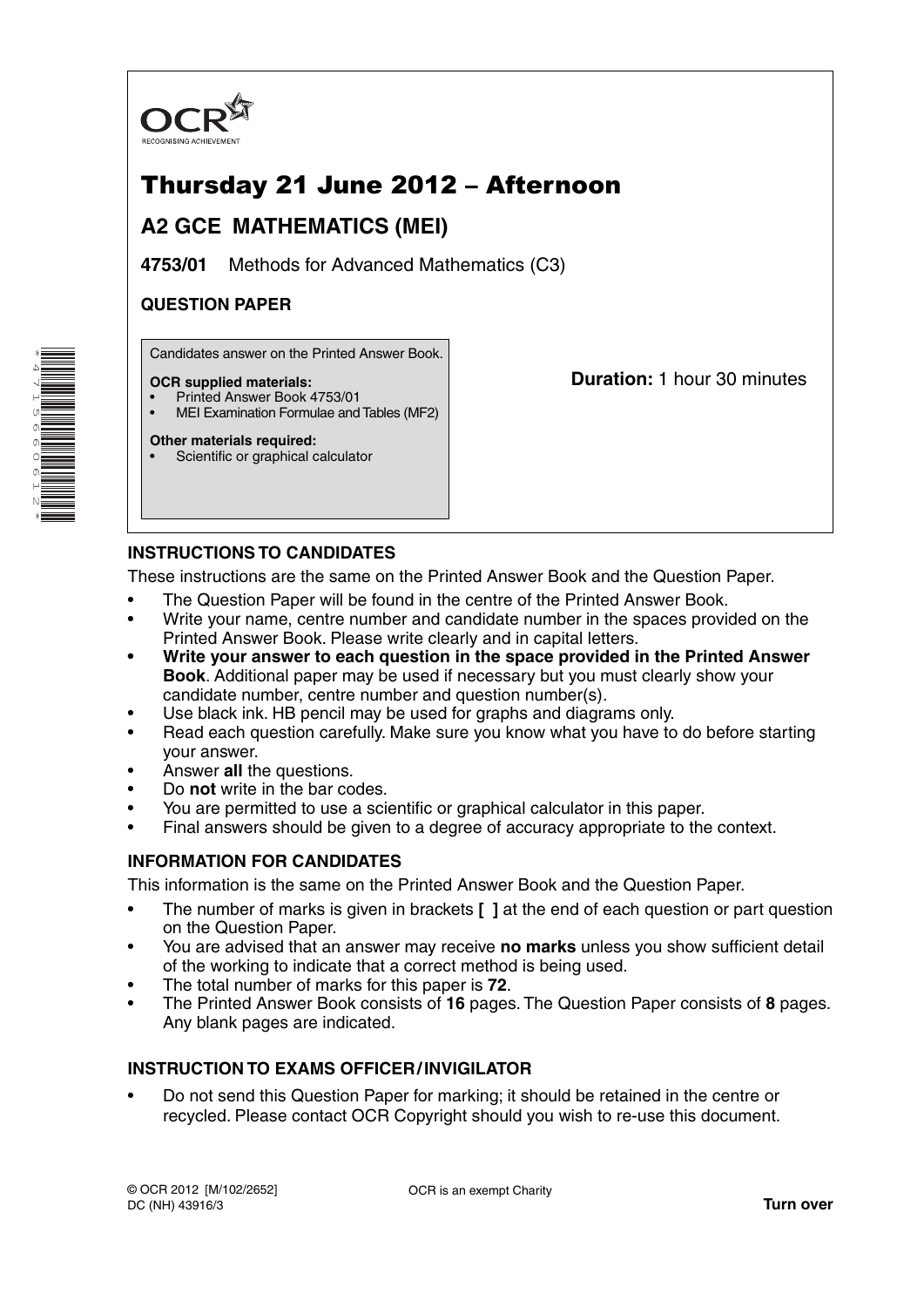#### **Section A** (36 marks)

1 Show that 
$$
\int_{1}^{2} \frac{1}{\sqrt{3x - 2}} dx = \frac{2}{3}.
$$
 [5]

- **2** Solve the inequality  $|2x + 1| > 4$ . [3]
- 
- **3** Find the gradient at the point (0, ln 2) on the curve with equation  $e^{2y} = 5 e^{-x}$ . **[4]**
- **4** Fig. 4 shows the curve  $y = f(x)$ , where  $f(x) = \sqrt{1 9x^2}$ ,  $-a \le x \le a$ .



**Fig. 4**

| (i) Find the value of $a$ .                        | [2]               |
|----------------------------------------------------|-------------------|
| (ii) Write down the range of $f(x)$ .              | $\bm{[1]}$        |
| (iii) Sketch the curve $y = f(\frac{1}{3}x) - 1$ . | $\lceil 3 \rceil$ |

**5** A termites' nest has a population of *P* million. *P* is modelled by the equation  $P = 7 - 2e^{-kt}$ , where *t* is in years, and *k* is a positive constant.

| (i) Calculate the population when $t = 0$ , and the long-term population, given by this model. |  |  |  |  |  |  |  |  | [3] |
|------------------------------------------------------------------------------------------------|--|--|--|--|--|--|--|--|-----|
|------------------------------------------------------------------------------------------------|--|--|--|--|--|--|--|--|-----|

**(ii)** Given that the population when  $t = 1$  is estimated to be 5.5 million, calculate the value of  $k$ . [3]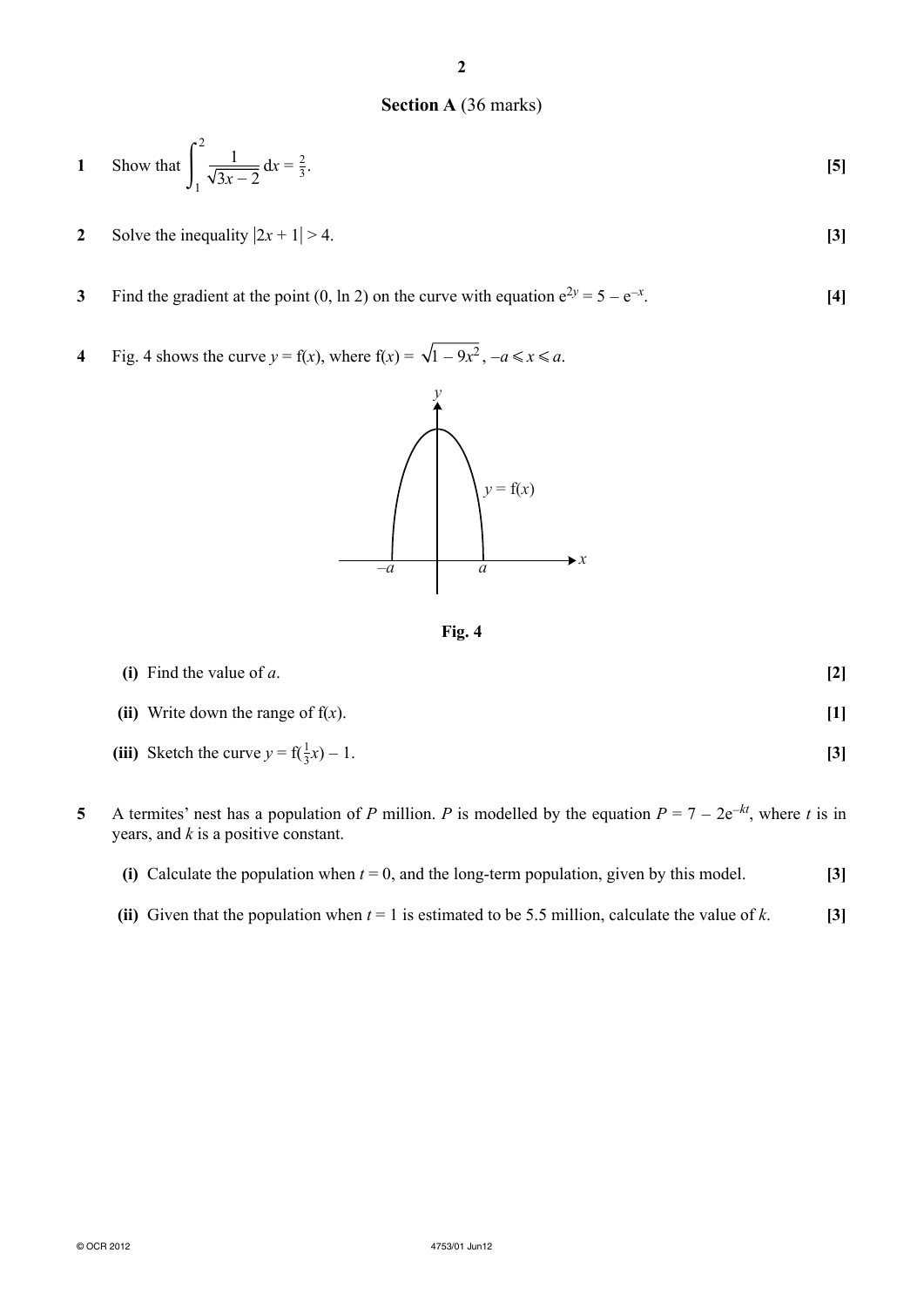**6 Fig.** 6 shows the curve  $y = f(x)$ , where  $f(x) = 2 \arcsin x$ ,  $-1 \le x \le 1$ .

Fig. 6 also shows the curve  $y = g(x)$ , where  $g(x)$  is the inverse function of  $f(x)$ .

P is the point on the curve  $y = f(x)$  with *x*-coordinate  $\frac{1}{2}$ .



**Fig. 6**

**(i)** Find the *y*-coordinate of P, giving your answer in terms of  $\pi$ . [2]

The point Q is the reflection of P in  $y = x$ .

(ii) Find  $g(x)$  and its derivative  $g'(x)$ . Hence determine the exact gradient of the curve  $y = g(x)$  at the point Q.

Write down the exact gradient of  $y = f(x)$  at the point P. **[6]** 

- **7** You are given that  $f(x)$  and  $g(x)$  are odd functions, defined for  $x \in \mathbb{R}$ .
	- **(i)** Given that  $s(x) = f(x) + g(x)$ , prove that  $s(x)$  is an odd function. [2]
	- **(ii)** Given that  $p(x) = f(x)g(x)$ , determine whether  $p(x)$  is odd, even or neither. [2]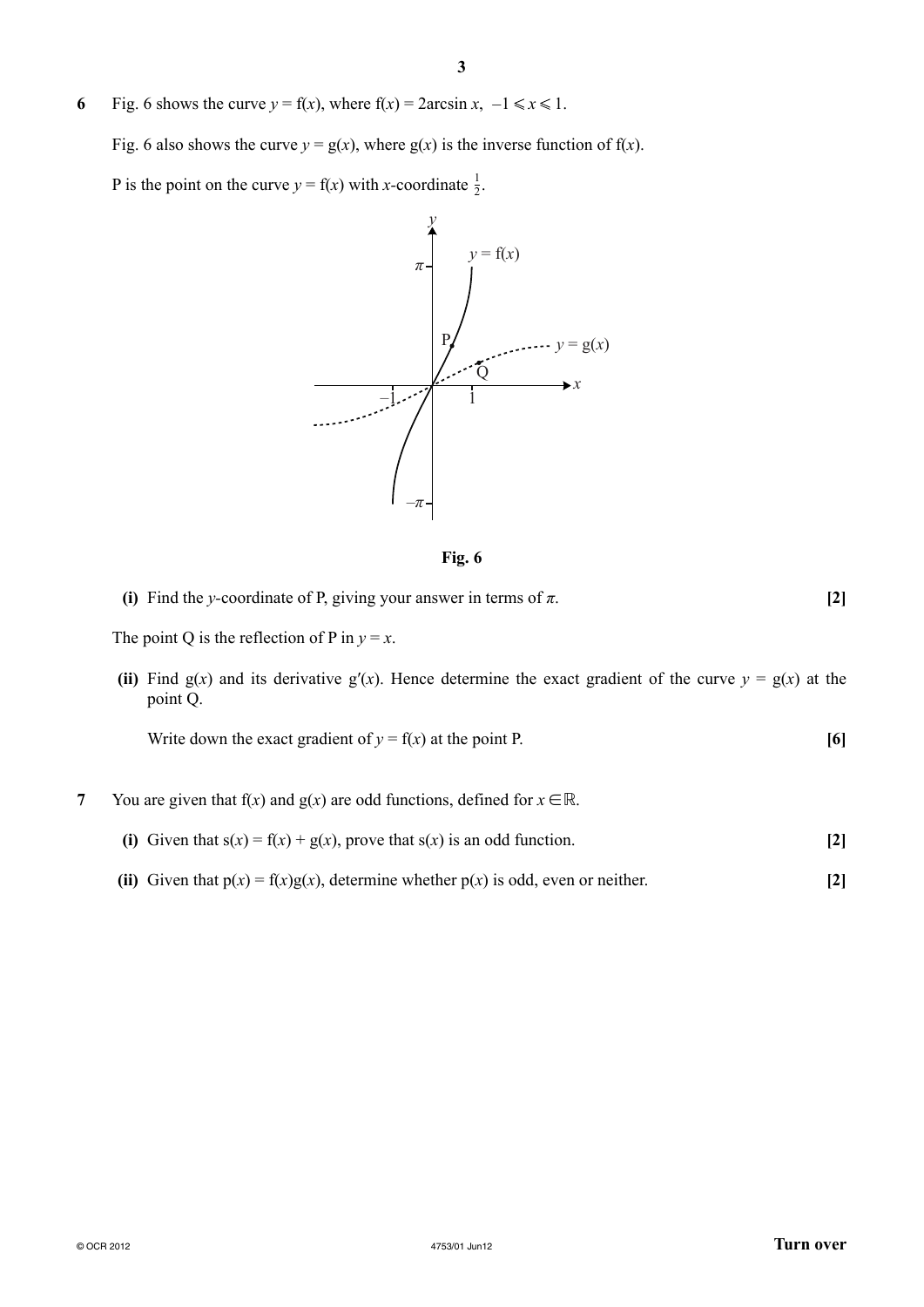#### **Section B** (36 marks)

**8** • Fig. 8 shows a sketch of part of the curve  $y = x \sin 2x$ , where *x* is in radians.

The curve crosses the *x*-axis at the point P. The tangent to the curve at P crosses the *y*-axis at Q.





- **(i)** Find d*y*  $\frac{dy}{dx}$ . Hence show that the *x*-coordinates of the turning points of the curve satisfy the equation  $\tan 2x + 2x = 0.$  [4]
	- **(ii)** Find, in terms of  $\pi$ , the *x*-coordinate of the point P.

Show that the tangent PQ has equation  $2\pi x + 2y = \pi^2$ .

Find the exact coordinates of Q. **[7]** 

(iii) Show that the exact value of the area shaded in Fig. 8 is  $\frac{1}{8} \pi (\pi^2 - 2)$ . [7]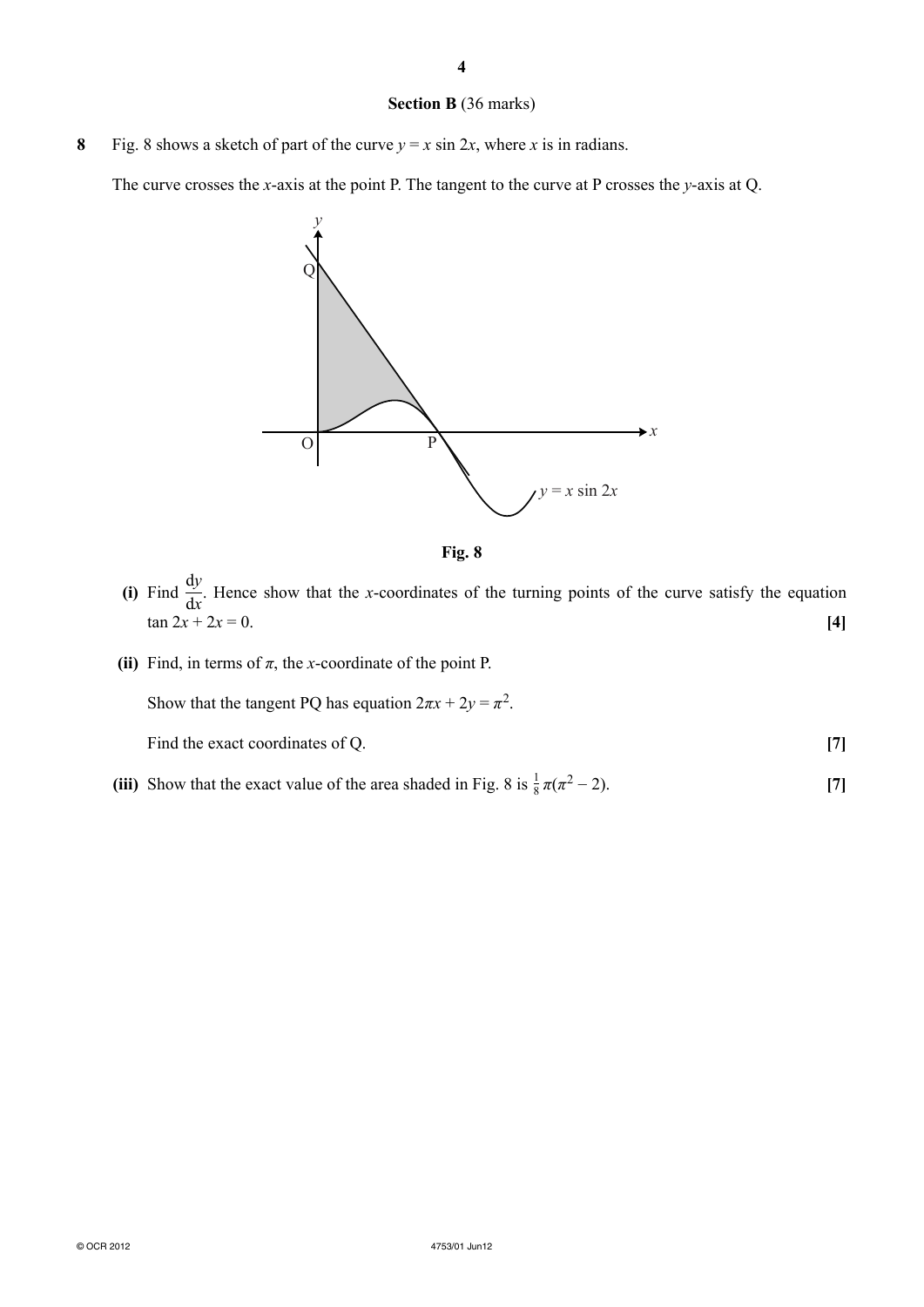**9 Fig.** 9 shows the curve  $y = f(x)$ , which has a *y*-intercept at P(0, 3), a minimum point at Q(1, 2), and an asymptote  $x = -1$ .



**Fig. 9**

- **(i)** Find the coordinates of the images of the points P and Q when the curve  $y = f(x)$  is transformed to
	- (*A*)  $y = 2f(x)$ ,

$$
(B) \quad y = f(x+1) + 2. \tag{4}
$$

You are now given that  $f(x) = \frac{x^2 + 3}{x + 1}$ ,  $x \neq -1$ .

- **(ii)** Find f'(*x*), and hence find the coordinates of the other turning point on the curve  $y = f(x)$ . [6]
- **(iii)** Show that  $f(x 1) = x 2 +$ 4 *x* . **[3]**
- $(iv)$  Find  $\int_{a}$ *b a*  $\left(x - 2 + \frac{4}{x}\right)$  dx in terms of *a* and *b*.

Hence, by choosing suitable values for *a* and *b*, find the exact area enclosed by the curve  $y = f(x)$ , the *x*-axis, the *y*-axis and the line  $x = 1$ . [5]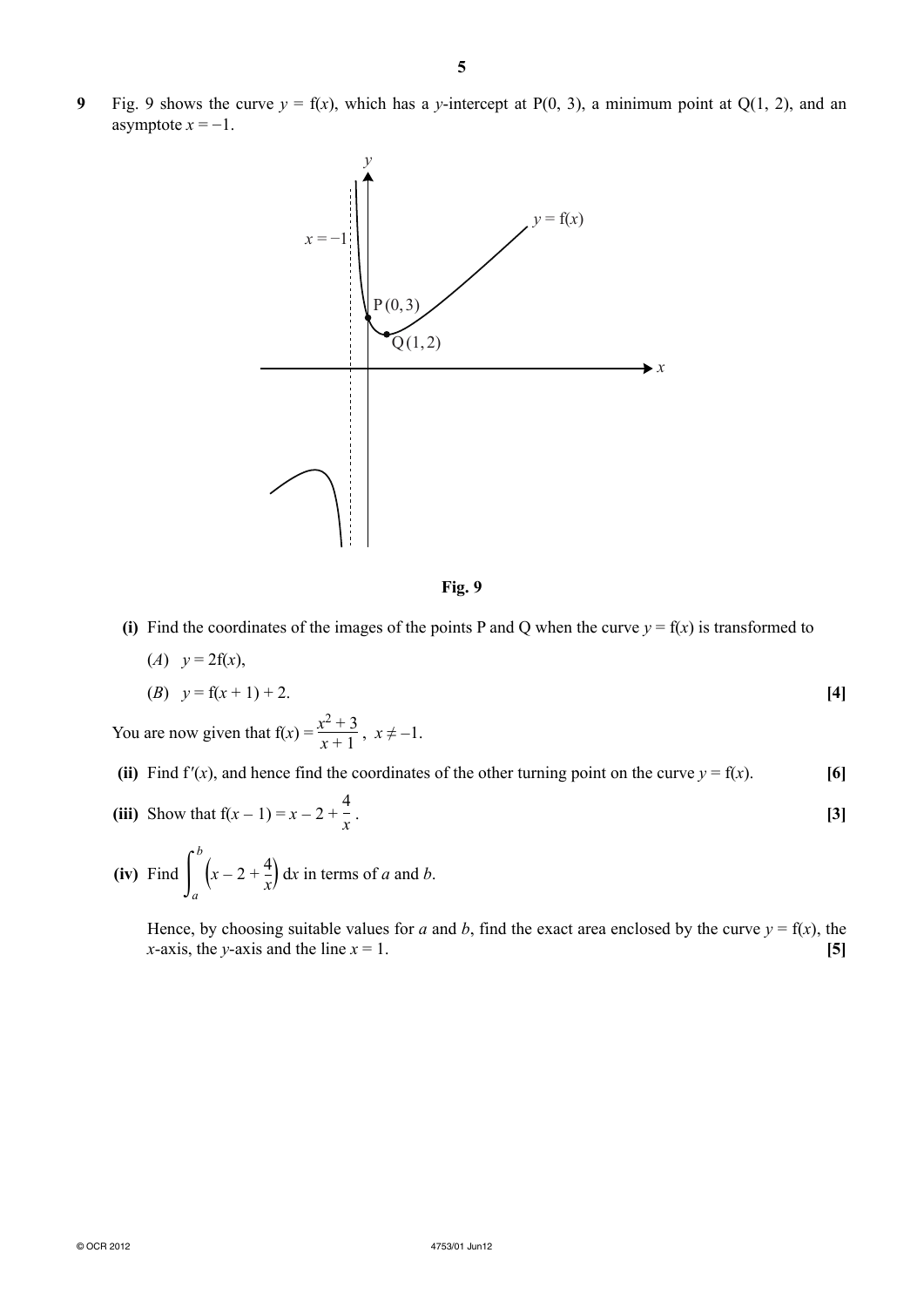#### **BLANK PAGE**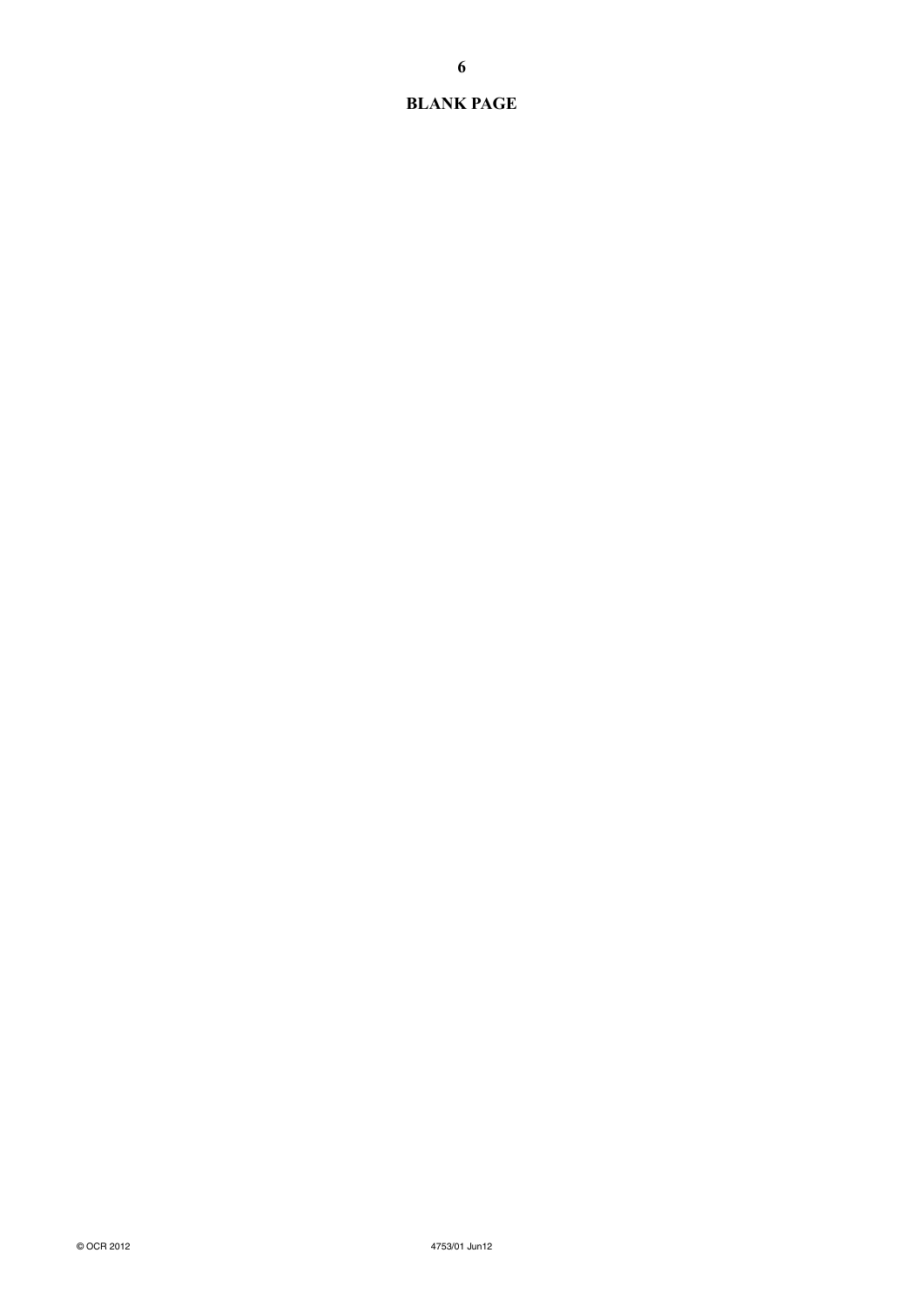#### **BLANK PAGE**